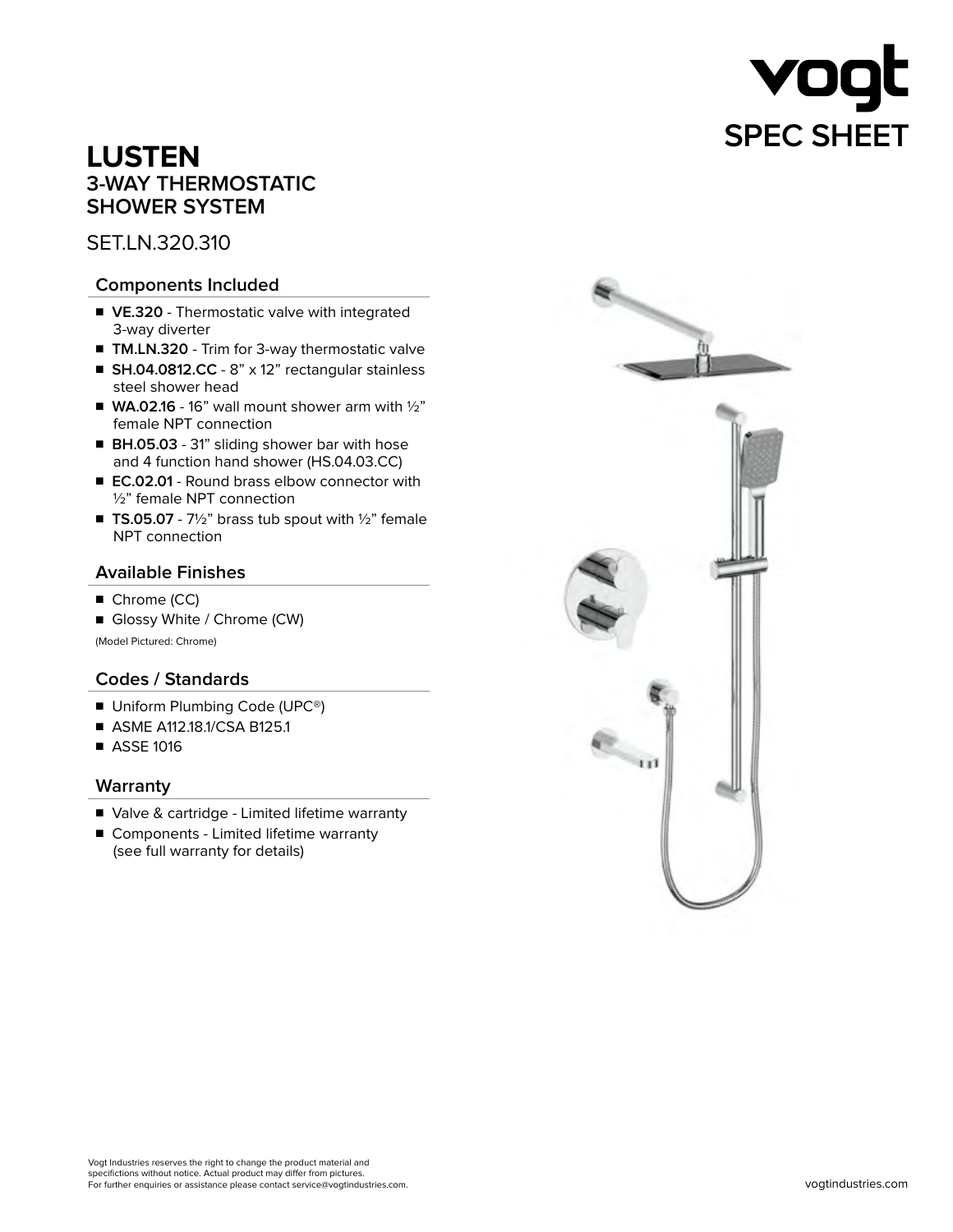

## **LUSTEN 3-WAY THERMOSTATIC VALVE & TRIM**

## VT.LN.320

#### **Description**

- VE.320 ½" thermostatic valve with 3-way diverter
- **TM.LN.320** Trim for 3-way thermostatic valve
- 5 positions

#### **Flow Rate**

■ 6.2 gpm | 23.4 lpm | 60 psi

## **Cartridge**

- CE.1401.TT cartridge
- CE.1408.DR diverter

#### **Available Finishes**

- Chrome (CC)
- Glossy White / Chrome (CW)

(Model Pictured: Chrome)

## **Codes / Standards**

- Uniform Plumbing Code (UPC<sup>®</sup>)
- ASME A112.18.1/CSA B125.1
- ASSE 1016

#### **Warranty**

■ Limited lifetime warranty (see full warranty for details)









Vogt Industries reserves the right to change the product material and specifictions without notice. Actual product may differ from pictures. For further enquiries or assistance please contact service@vogtindustries.com.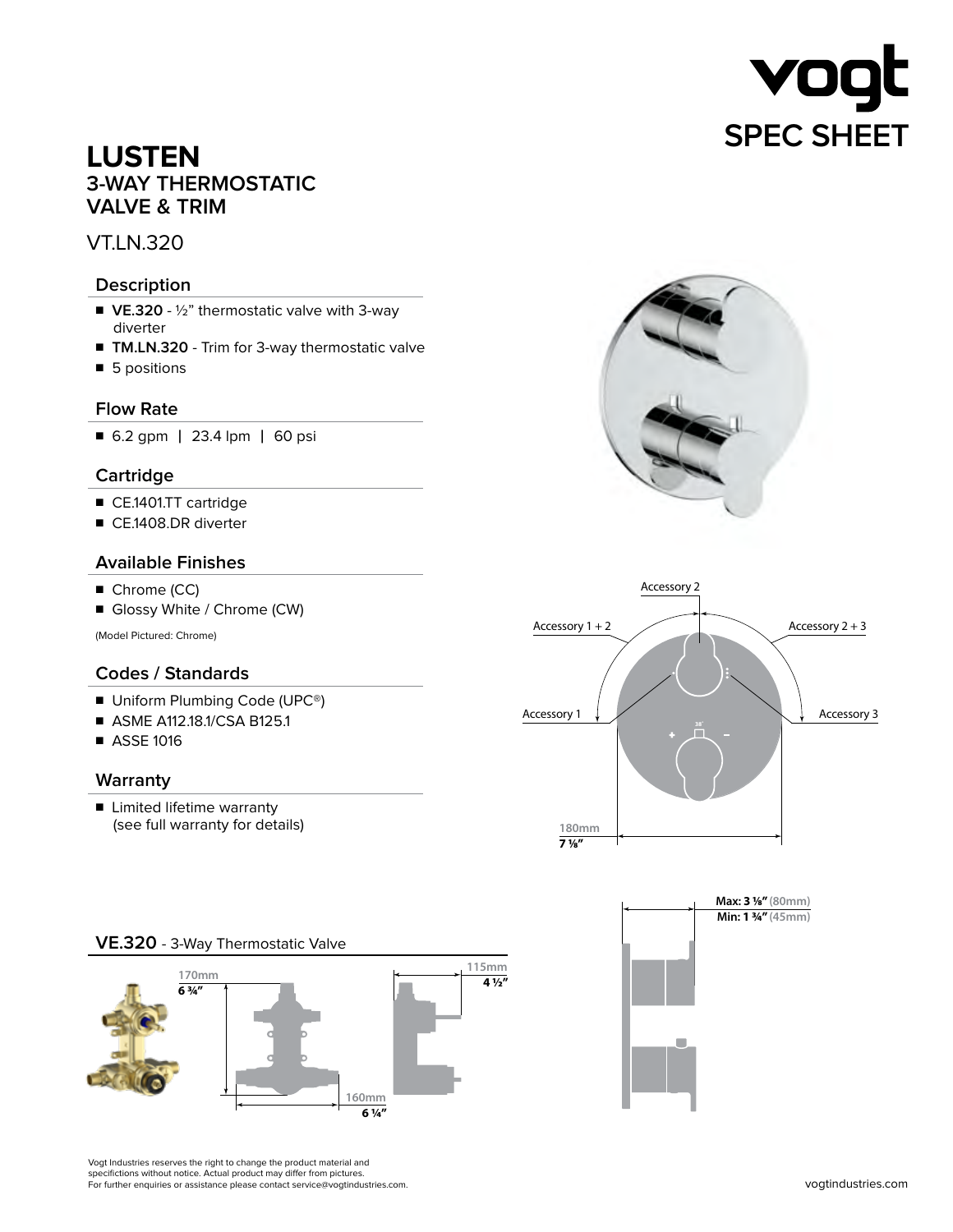# VO **SPEC SHEET**

## **3-WAY THERMOSTATIC VALVE**

## VE.320

## **Description**

- Valve with thermostatic cartridge and 3-way diverter
- 1/2" male NPT connections

## **Flow Rate**

■ 6.2 gpm | 23.4 lpm | 60 psi

## **Cartridge**

- CE.1401.TT cartridge
- CE.1408.DR diverter

## **Codes / Standards**

- Uniform Plumbing Code (UPC<sup>®</sup>)
- ASME A112.18.1/CSA B125.1
- ASSE 1016

## **Warranty**

■ Limited lifetime warranty (see full warranty for more details)







Vogt Industries reserves the right to change the product material and specifictions without notice. Actual product may differ from pictures. For further enquiries or assistance please contact service@vogtindustries.com.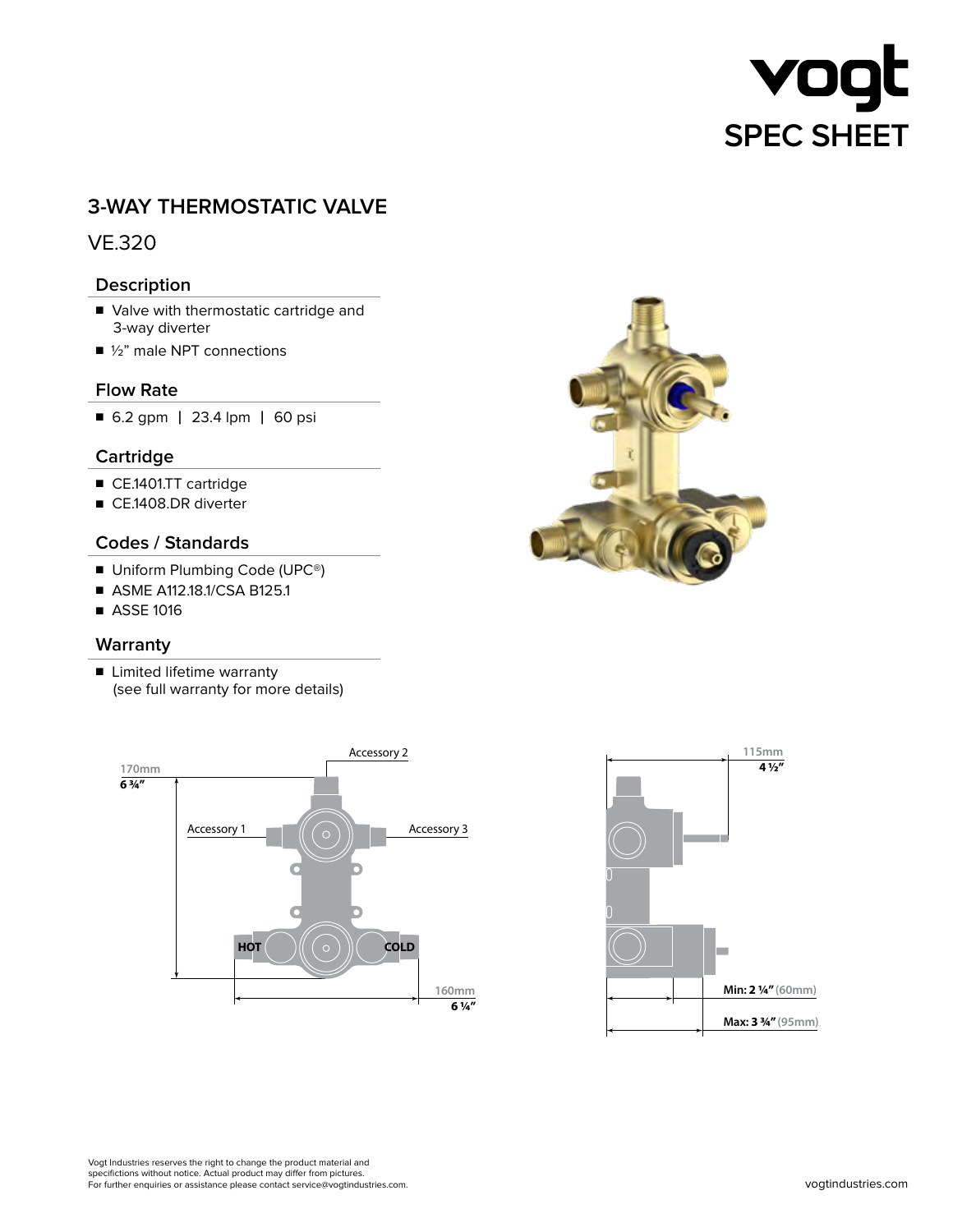

## **16" WALL ARM**

## WA.02.16

## **Description**

- $\blacksquare$  16" wall mount shower arm with  $1/2$ " female NPT connection
- Round pipe with round escutcheon plate

## **Available Finishes**

- Chrome (CC)
- Brushed Nickel (BN)
- Glossy White / Chrome (CW)
- Matte Black (MB)

(Model Pictured: Chrome)

#### **Codes / Standards**

- Uniform Plumbing Code (UPC<sup>®</sup>)
- ASME A112.18.1/CSA B125.1

#### **Warranty**

■ Limited lifetime warranty (see full warranty for details)







Vogt Industries reserves the right to change the product material and specifictions without notice. Actual product may differ from pictures. For further enquiries or assistance please contact service@vogtindustries.com.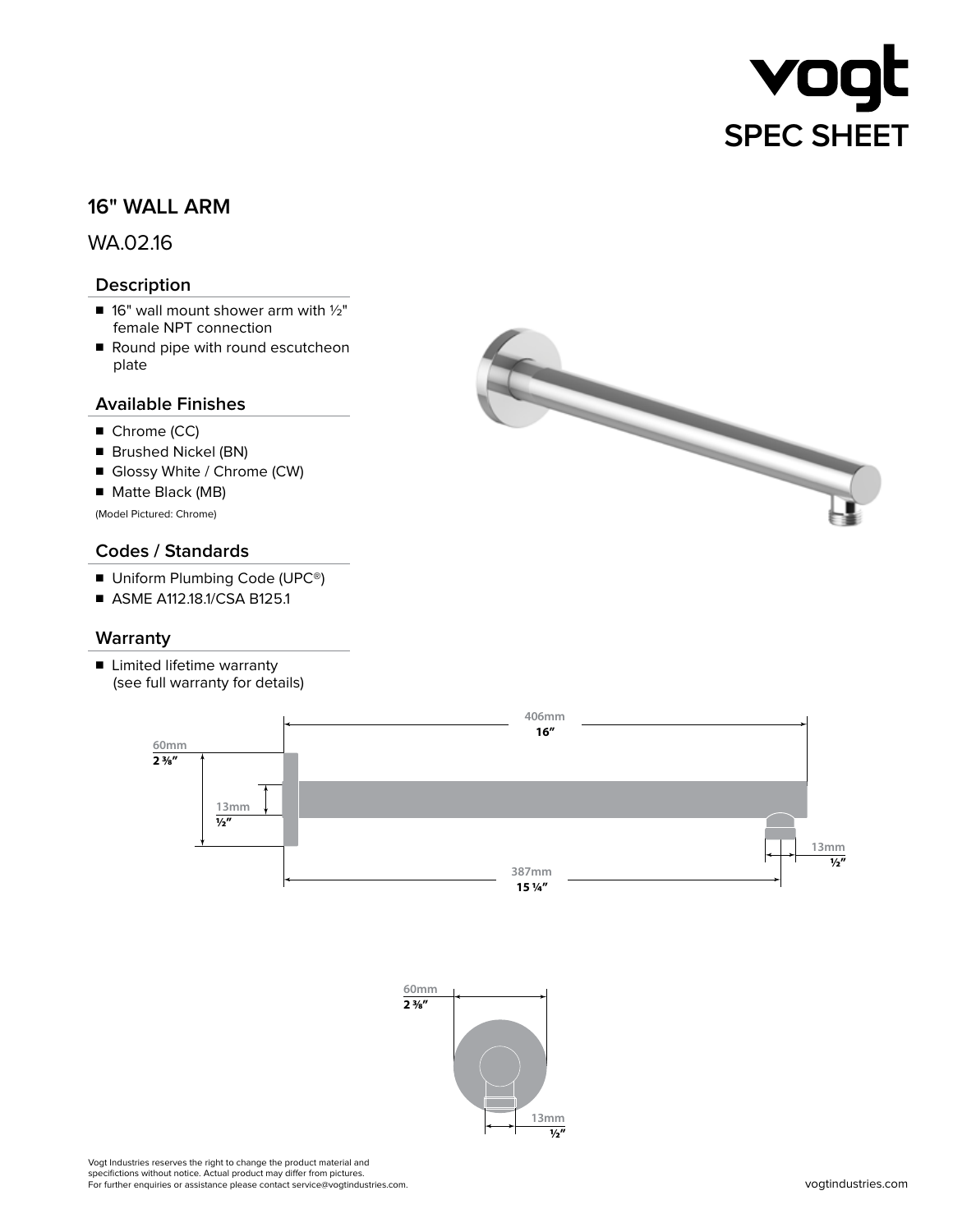

## **8" x 12" RECTANGULAR SHOWER HEAD**

## SH.04.0812.CC

## **Description**

- 8" x 12 " rectangular stainless steel shower head
- Anti-limescale technology

## **Flow Rate**

■ 2 gpm | 7.6 lpm | 60 psi

## **Available Finishes**

■ Chrome (CC)

## **Codes / Standards**

- Uniform Plumbing Code (UPC<sup>®</sup>)
- ASME A112.18.1/CSA B125.1

#### **Warranty**





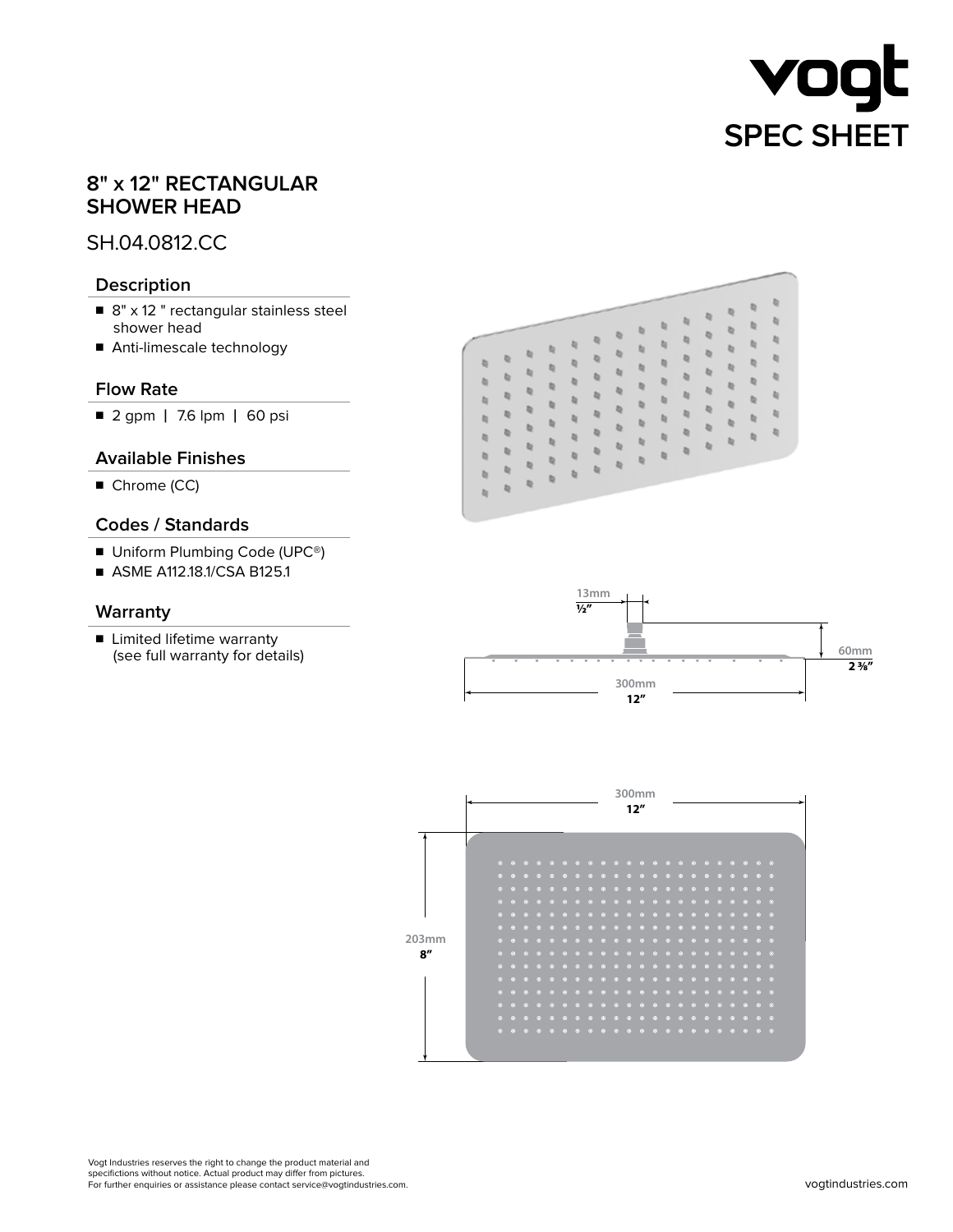

# **LUSTEN SLIDING SHOWER BAR WITH HANDSHOWER**

BH.05.03

## **Description**

- **SB.05.31** 31" sliding shower bar
- ■ **HE.150** 59" hose
- **HS.04.03** 4-function hand shower

## **Flow Rate**

■ 2 gpm | 7.6 lpm | 60 psi

## **Available Finishes**

- Chrome (CC)
- Chrome / Glossy White (CW) (Model Pictured: Chrome)

## **Codes / Standards**

- Uniform Plumbing Code (UPC<sup>®</sup>)
- ASME A112.18.1/CSA B125.1
- ASSE 1016

## **Warranty**

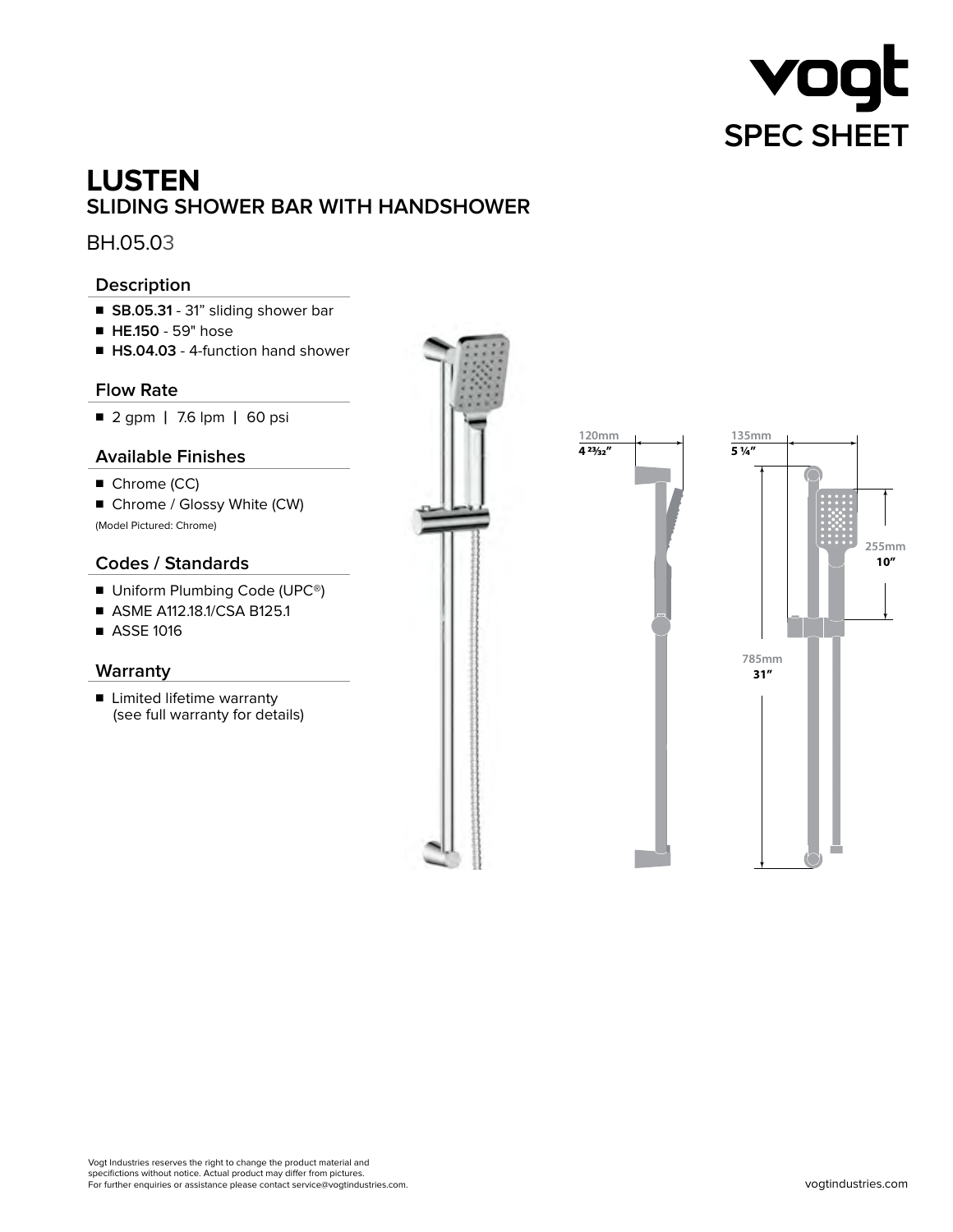

## **ROUND WALL SUPPLY ELBOW**

EC.02.01

## **Description**

■ Round brass elbow connector with 1/2" female NPT connection

## **Available Finishes**

- Chrome (CC)
- Brushed Nickel (BN)
- Glossy White / Chrome (CW)
- Matte Black (MB)

(Model Pictured: Chrome)

## **Codes / Standards**

- Uniform Plumbing Code (UPC<sup>®</sup>)
- ASME A112.18.1/CSA B125.1

#### **Warranty**